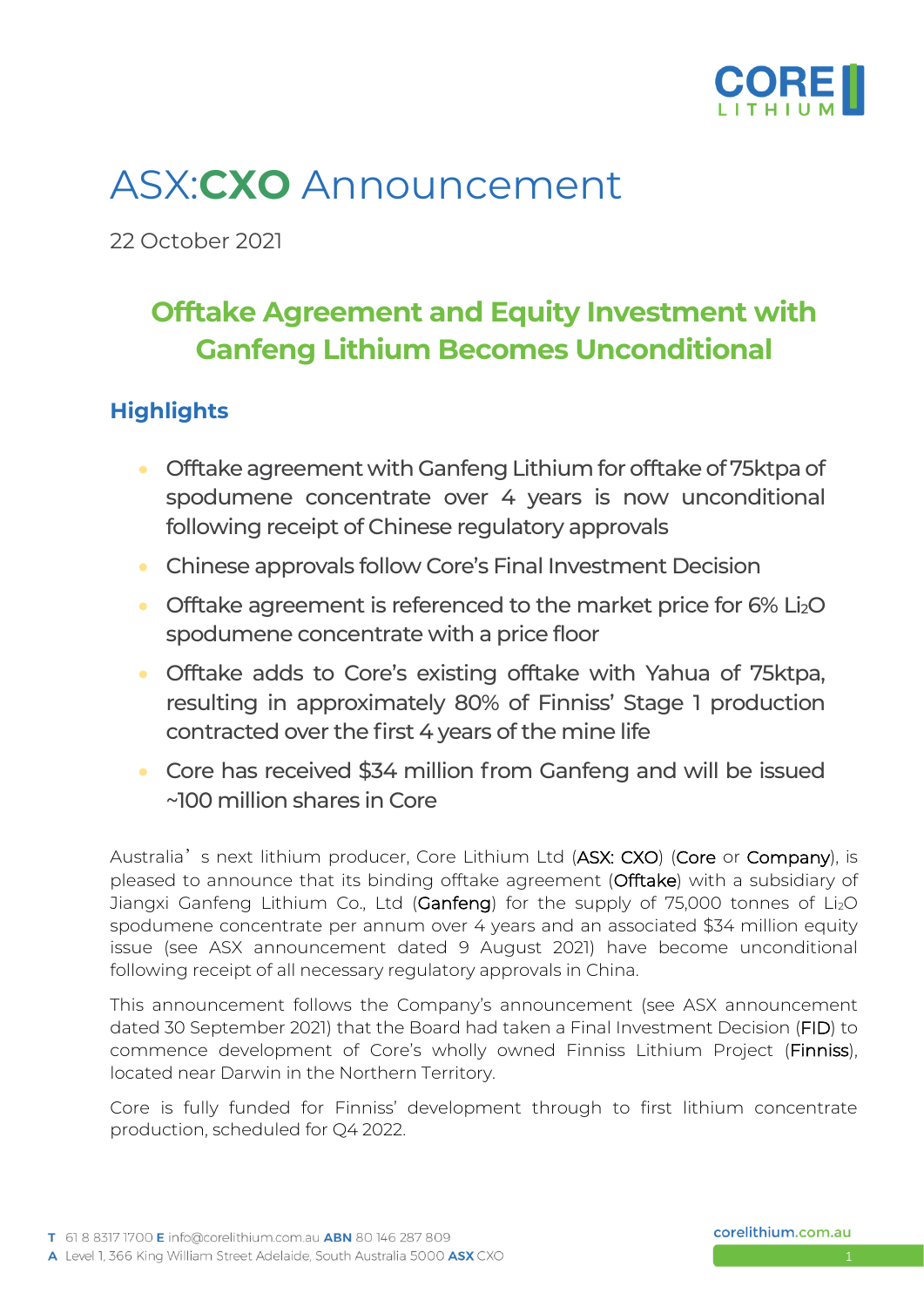

Core Lithium Managing Director Stephen Biggins said:

*"I am delighted that the conditions underlying Ganfeng's Offtake and Equity Investment have now been satisfied and I welcome Ganfeng as both a Shareholder of Core and a world-class customer.We look forward to working closely with Ganfeng to deliver our Finniss Lithium Project.*

*"Following the Core Board's positive Financial Investment Decision for Finniss', our focus now is to commence construction and safely deliver Australia's next lithium operation in line with our schedule to produce first quality lithium concentrate by Q4 2022."*

#### Offtake

The Offtake is for the supply and delivery of 300,000 dry metric tonnes of spodumene concentrate at 75,000tpa from Finniss over 4 years. The Offtake provides for pricing referenced to the market price for 6.0% Li<sub>2</sub>O spodumene concentrate, adjusted for actual Li2O content, and includes an agreed floor price. The Offtake adds to the previously announced binding offtake agreement with Yahua for 75,000tpa over 4 years. Together, these agreements account for approximately 80% of Finniss' production over the first 4 years of mine life.

The Offtake commences on the effective date of commercial production at Finniss and will cease on the date that is 4 years after commencement of supply. The Offtake can be terminated by Ganfeng if the effective date of commercial production does not occur by 1 December 2023. The Offtake otherwise contains provisions considered standard for agreements of this nature.

The Offtake is now unconditional following satisfaction of the following conditions precedent:

- Chinese regulatory approvals;
- Approval of the share placement by Core shareholders (received on 17 September 2021); and
- Core entering binding arrangements for a minimum total financing of no less than \$80 million, which was satisfied by an institutional placement in August 2021 (see ASX announcement dated 11 August 2021).

#### Equity Investment

Following satisfaction of the conditions precedent (see above), in addition to the Offtake, Core has received \$34m of funds from Ganfeng and will shortly complete its subscription for 100,591,715 fully paid ordinary shares in the Company (Equity Investment), under the terms announced to the ASX on 9 August 2021. Upon completion of the Equity Investment, Ganfeng will hold approximately 6.1% of Core shares.

The proceeds of the Equity Investment will contribute towards the development of Finniss.

Core's financial adviser on this transaction is Jett Capital Advisors LLC.